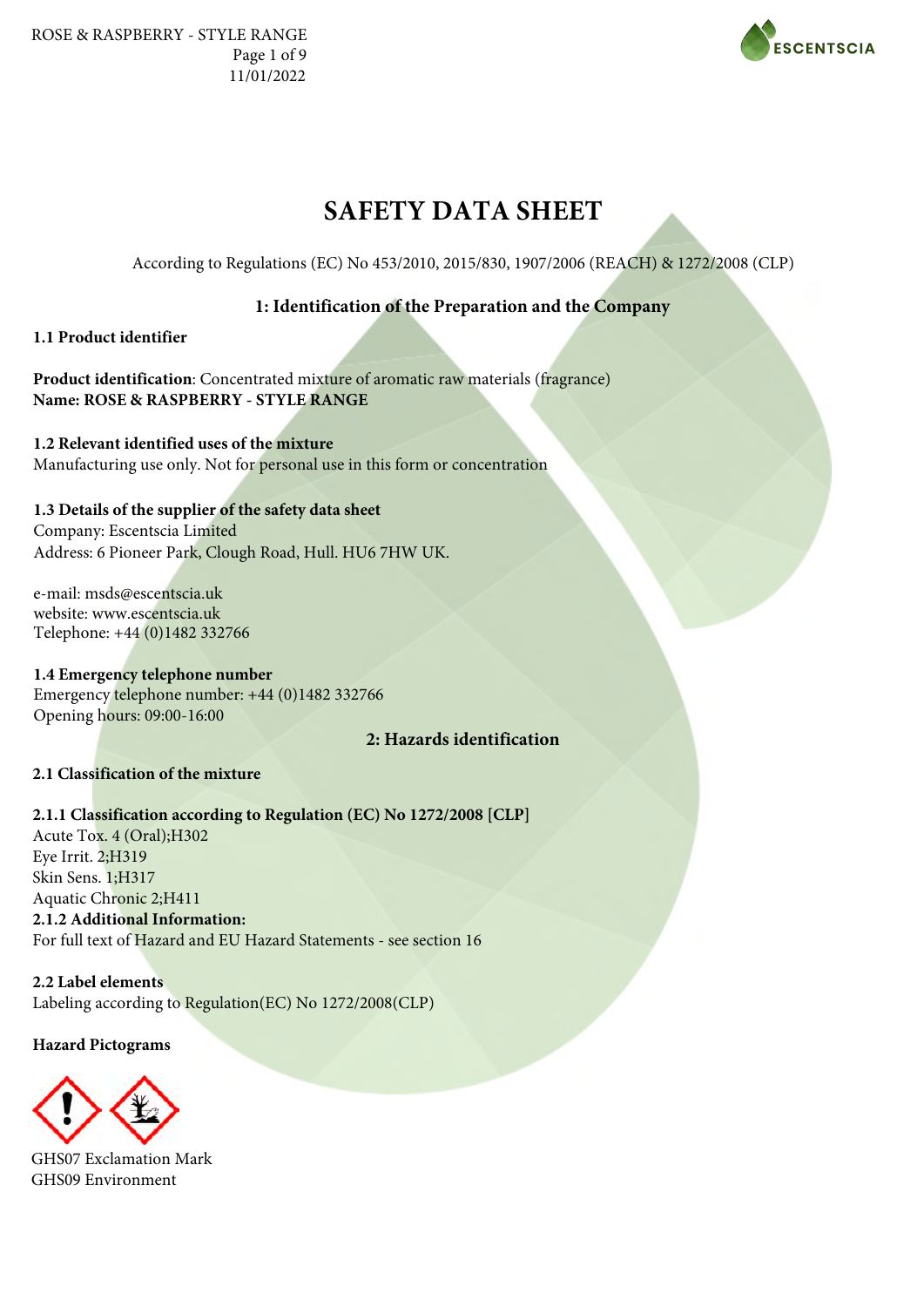ROSE & RASPBERRY - STYLE RANGE Page 2 of 9 11/01/2022



**Signal word** Warning **Hazard statements** H302- Harmful if swallowed H317- May cause an allergic skin reaction H319- Causes serious eye irritation H411- Toxic to aquatic life with long lasting effects

### **Precautionary statements – Prevention**

P264- Wash your hands thoroughly after handling P270- Do not eat, drink or smoke when using this product P272- Contaminated work clothing should not be allowed out of the workplace P273- Avoid release to the environment P280- Wear protective gloves/protective clothing/eye protection/face protection

# **Precautionary statements – Response**

P301+P312- IF SWALLOWED: Call a POISON CENTER or doctor/physician if you feel unwell P302+P352- IF ON SKIN: Wash with soap and water P305+P351+P338- IF IN EYES: Rinse cautiously with water for several minutes. Remove contact lenses if present and easy to do – continue rinsing P321- Specific treatment (see supplemental first aid instructions on this label) P330- Rinse mouth P333+P313- If skin irritation or a rash occurs: Get medical advice/attention P337+P313- If eye irritation persists get medical advice/attention P363- Wash contaminated clothing before reuse P391- Collect spillage

### **Precautionary statements – Disposal**

P501- Dispose of contents/ container according to national or regional regulatory requirements.

# **3: Composition/information on ingredients**

#### **3.1 Substances**

Not applicable. The product is a mixture.

# **3.2 Mixtures**

# **Description of the mixture:**

The material is a mixture of aromatic raw materials. The material's composition, regarding the hazardous ingredients is shown in the following table.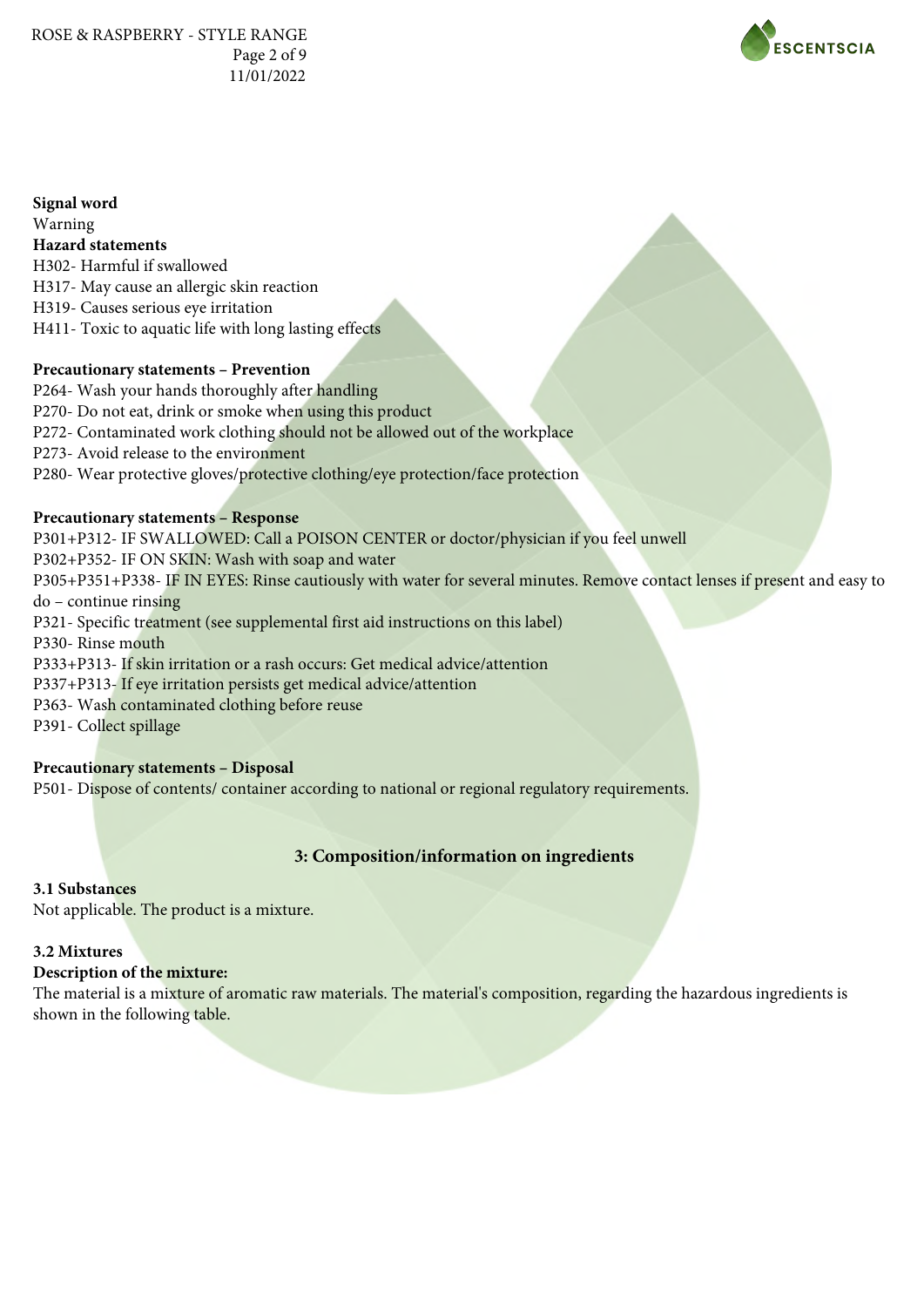

#### **Hazardous ingredients**

According to Regulations: 1907/2006 ΕC, 1272/2008, 453/2010, the mixture contains:

| <b>Chemical Name</b>                                                                       | $\frac{9}{6}$ | <b>REACH</b><br>per weight Registration No | <b>Classification according to</b><br>Regulation 1272/2008<br>(Regulation CLP)                                          | <b>CAS No</b>   | <b>EINECS No</b> | <b>FEMA</b> |
|--------------------------------------------------------------------------------------------|---------------|--------------------------------------------|-------------------------------------------------------------------------------------------------------------------------|-----------------|------------------|-------------|
| Benzyl benzoate                                                                            |               | 27,93-42,93 01-2119976371-33               | Acute Tox. 4 (Oral); H302<br>Aquatic Chronic 2;H411                                                                     | $120 - 51 - 4$  | 204-402-9        | 2138        |
| 3-Methoxy-3-methylbutan-1-ol                                                               | $10-15$       | Not available                              | Eye Irrit. 2;H319                                                                                                       | 56539-66-3      | 260-252-4        |             |
| 1,3,4,6,7,8-Hexahydro-4,6,6,7,8,8-<br>hexamethylcyclopenta-gamma-2-benzopyran<br>(Musk)    | $4 - 5$       | 01-2119488227-29                           | Aquatic Acute 1;H400<br>Aquatic Chronic 1;H410                                                                          | $1222 - 05 - 5$ | 214-946-9        |             |
| Citronellol                                                                                | 2,83-3,83     | 01-2119453995-23                           | Skin Irrit. 2;H315<br>Eye Irrit. 2;H319<br>Skin Sens. 1;H317                                                            | $106 - 22 - 9$  | $203 - 375 - 0$  | 2309        |
| Geraniol                                                                                   |               | 2,31-3,31 01-2119552430-49                 | Skin Sens. 1:H317                                                                                                       | $106 - 24 - 1$  | $203 - 377 - 1$  | 2507        |
| Iso-E Super [1-(1,2,3,4,5,6,7,8-Octahydro-2,3,8,8-<br>tetramethyl-2-naphthalenyl)ethanone] | $2 - 3$       | 01-2119489989-04                           | Skin Irrit. 2;H315<br>Skin Sens. 1;H317<br>Aquatic Chronic 1;H410                                                       | 54464-57-2      | 259-174-3        |             |
| Vanillin                                                                                   | $1,05 - 2,05$ | 01-2119516040-60                           | Eye Irrit. 2;H319                                                                                                       | $121 - 33 - 5$  | $204 - 465 - 2$  | 3107        |
| Phenethyl acetate                                                                          |               | 1,02-2,02 01-2119976340-38                 | Eye Dam. 1;H318                                                                                                         | $103 - 45 - 7$  | $203 - 113 - 5$  | 2857        |
| Nerol                                                                                      | $1 - 2$       | 01-2119983244-33                           | Skin Irrit. 2;H315<br>Eye Irrit. 2;H319<br>Skin Sens. 1;H317                                                            | $106 - 25 - 2$  | 203-378-7        | 2770        |
| Phenylethyl alcohol                                                                        |               | 0,65-1,65 01-2119963921-31                 | Acute Tox. 4 (Oral); H302<br>Eye Irrit. 2;H319                                                                          | $60 - 12 - 8$   | 200-456-2        | 2858        |
| Coumarin                                                                                   | $0.8 - 1$     | 01-2119949300-45                           | Acute Tox. 4 (Oral); H302<br>Skin Sens. 1:H317<br>Aquatic Chronic 3;H412                                                | $91-64-5$       | 202-086-7        |             |
| Trichloromethyl phenyl carbinyl acetate                                                    | $0, 8 - 1$    | 01-2119929625-31                           | Aquatic Chronic 3;H412                                                                                                  | $90 - 17 - 5$   | 201-972-0        | ÷,          |
| Orange peel oil, sweet                                                                     | $0, 8 - 1$    | 1-2119493353-35                            | Flam. Liq. 3;H226<br>Asp. Tox. 1; H304<br>Skin Irrit. 2;H315<br>Skin Sens. 1;H317<br>Aquatic Chronic 2;H411             | 8008-57-9       | 232-433-8        | 2825        |
| delta-Damascone (delta-1-(2,6,6-<br>Trimethyl-3-cyclohexen-1-yl)-2-buten-1-one)            | $0,15-0,25$   | Not available                              | Acute Tox. 4 (Oral); H302<br>Skin Irrit. 2;H315<br>Skin Sens. 1; H317<br>Aquatic Acute 1;H400<br>Aquatic Chronic 1;H410 | 57378-68-4      | 260-709-8        | 3622        |
| Precyclemone B (1-Methyl-3-(4-methyl-3-<br>pentenyl)cyclohex-3-ene-1-carbaldehyde)         | $0 - 0, 1$    | Not available                              | Skin Irrit. 3;H316<br>Aquatic Acute 1;H400<br>Aquatic Chronic 1;H410                                                    | 52474-60-9      | 257-941-7        |             |
| Acetyl cedrene                                                                             | $0 - 0, 1$    | 01-2119969651-28                           | Skin Sens. 1;H317<br>Aquatic Acute 1;H400<br>Aquatic Chronic 1;H410                                                     | 32388-55-9      | 251-020-3        |             |

#### **Additional information**

For full text of H-Statements included in the above table: see section 16.

#### **4: First aid measures**

#### **4.1 Accidental ingestion**

Rinse mouth with water. Give up to one tumbler (half pint) of milk or water. Obtain medical advice immediately.

# **4.2 Excessive inhalation**

Remove the individual to fresh air and keep at rest. Obtain medical advice immediately.

#### **4.3 Skin contact**

Remove contaminated clothing. Wash skin with large volumes of water, (or soap and water). If irritation persists, or any sign of tissue damage is apparent, obtain medical advice immediately.

# **4.4 Eye exposure**

Irrigate copiously with water for at least 10 minutes. Obtain medical advice if any irritation or evidence of tissue damage persists.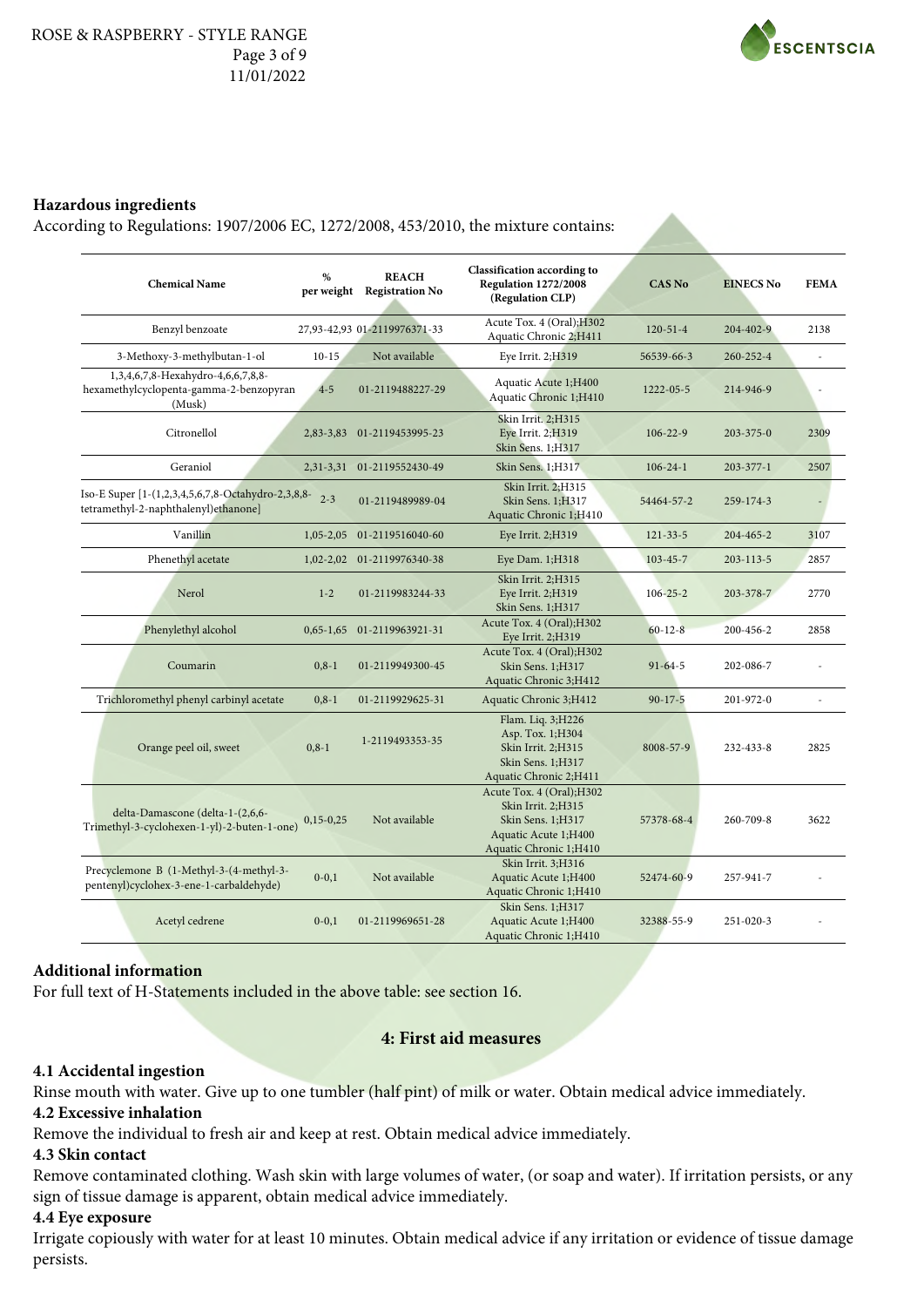

### **5: Firefighting measures**

#### **5.1 Extinguishing media**

CO2, alcohol – resistant foam, dry powder. Never use directly water.

**5.2 Special hazards arising from the substance or mixture**

In case of fire, CO/CO2 and smoke may be released.

# **5.3 Advice for firefighters**

In case of insufficient ventilation, wear suitable respiratory equipment.

# **6: Accidental release measures**

### **6.1 Personal precautions, protective equipment and emergency procedures**

Remove ignition sources. No smoking. Provide sufficient ventilation, control of dust. Wear suitable personal protective equipment, referred to under Section 8, to prevent any contamination of skin and eyes. Avoid inhalation of vapor.

# **6.2 Environmental precautions**

Recommended environmental precautions to be taken related to accidental spills and release of the substance or mixture, such as keeping away from drains, surface and ground water.

### **6.3 Methods and material for containment and cleaning up**

Gross spillages should be contained by the use of sand or inert powder, and disposal of this should be in accordance with Government Regulations. Any absorbent used for cleaning up spillage should be disposed promptly, preferably by incineration, as some cases of spontaneous combustion of rags soaked with similar materials have been reported.

# **6.4 Reference to other sections**

If appropriate Sections 8 and 13 shall be referred to.

# **7: Handling and storage**

#### **7.1 Precautions for safe handling**

Avoid naked flames or other potential sources of ignition (eg. electrical equipment). Do not subject to unnecessarily high temperature during processing. Wear suitable personal protective equipment. Maintain adequate ventilation in working areas. Do not smoke, eat or drink when you use this product. Good personal washing routines should be followed.

### **7.2 Conditions for safe storage, including any incompatibilities**

It is good general practice to store in closed, preferably full, containers away from heat sources, and protected from extremes of temperature. Do not re – use the empty container.

#### **7.3 Specific end use(s)**

Aromatic material: Use according to proper manufacturing practices and occupational hygiene.

# **8: Exposure controls/personal protection**

#### **8.1 Exposure controls**

Do not subject to unnecessarily high temperature during processing.Maintain adequate ventilation in working areas.

#### **8.2 Personal protection**

a) Respiratory protection: where ventilation may be inadequate, wear self - contained breathing apparatus.b) Hand protection: where hand protection is indicated, safety gloves are recommended.c) Eye protection: where eye protection is indicated, safety goggles are recommended.d) Skin protection: depending on working situation these should include wearing protective clothing, which will also limit the odor contamination of personal clothing. Good personal washing routines should be followed.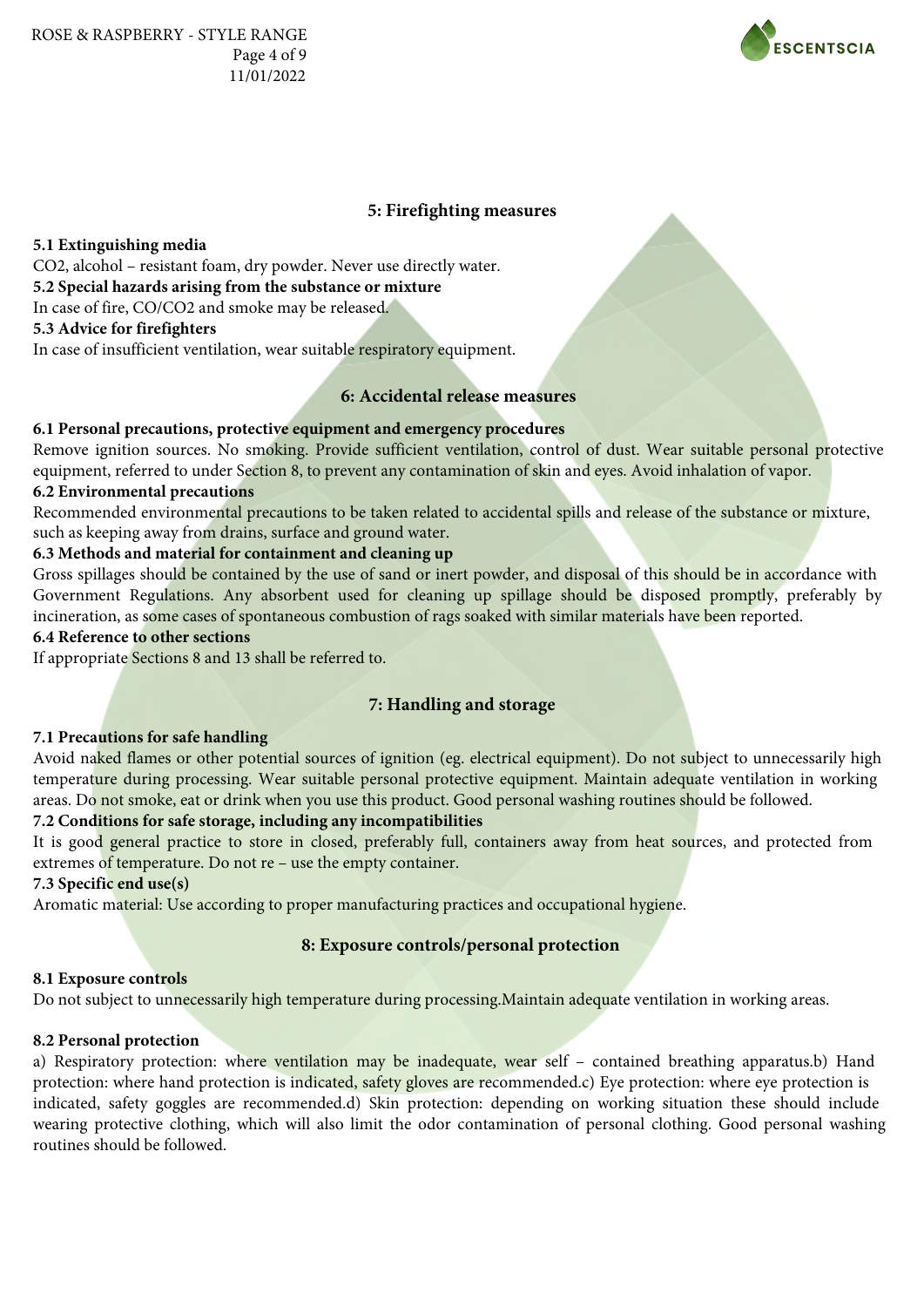

# **9: Physical and chemical properties**

# **9.1 Information on basic physical and chemical properties**

**Appearance Odour Flash point (°C) Solubility in water Solubility in other solvents Refractive Index (25°C)**

Yellow oily liquid Characteristic 70.0°C < FLASH POINT< 100.0°C Insoluble (10%) Soluble (10%) in ethyl alcohol 1.507 - 1.517

### **10: Stability and reactivity**

**10.1 Reactivity**

No known reactivity hazards. No reaction known with water.

**10.2 Chemical stability**

No hazardous reaction when handled and stored according to provisions

#### **10.3 Possibility of hazardous reactions**

Not expected when handled and stored according to provisions.

### **10.4 Conditions to avoid**

Avoid temperatures above or near to the flash point, sources of ignition, sparks and flames. Do not heat closed containers.

# **10.5 Incompatible materials**

Avoid contact with strong acids, alkalis or oxidizing agents.

# **10.6 Hazardous decomposition products**

Not expected when handled and stored according to provisions. Contact with water or storage under recommended conditions for one year should not produce dangerous decomposition products.

# **11: Toxicological information**

This preparation has not been subjected to ecotoxicological testing as an entity but has been blended from materials with established toxicological bibliographies. In view of the difficulty of using current standard toxicological evaluation techniques to predict hazards to susceptible individuals or arising from unforeseeable use, this preparation should be considered and handled as if it displayed health hazards and treated in consequence with all possible precaution.

### **12: Ecological information**

This preparation has not been subjected to ecotoxicological testing as an entity. In view of difficulty of using current standard ecotoxicological evaluation techniques to predict the impact of particular modes of release on vulnerable of localized parts of the ecosystem, this preparation should be considered and handled as if it displayed environmental hazards, and treated in consequence with all possible precaution.

### **13: Disposal considerations**

Residual quantities of the product should be treated according to the instructions given under points 6, 7 and 8 above. Wastes should be eliminated according to national or regional regulatory requirements.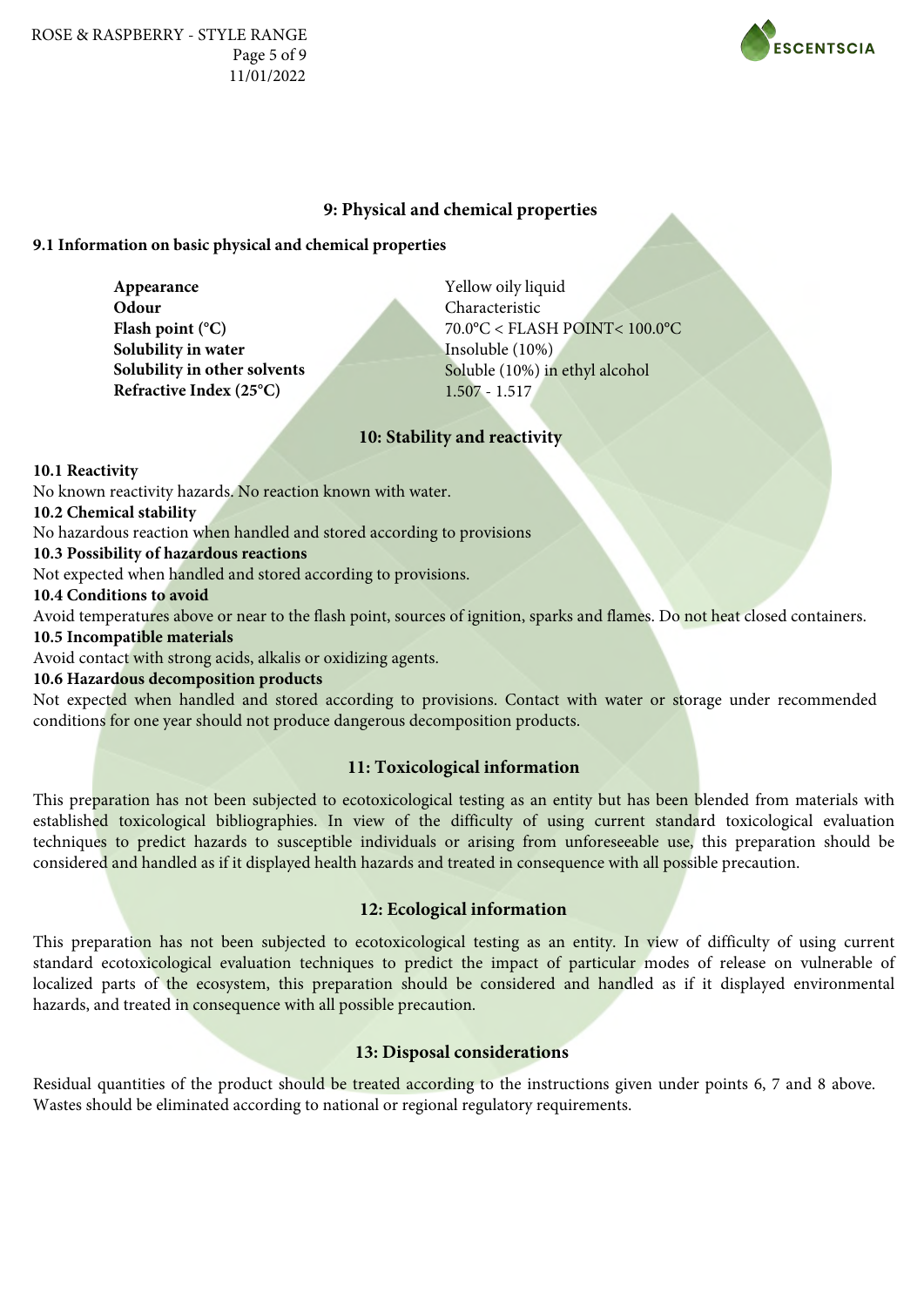ROSE & RASPBERRY - STYLE RANGE Page 6 of 9 11/01/2022



# **14: Transport information**

# **14.1 Land transport ADR/RID**



| <b>ADR/RID Class:</b>    | 9                                                 |
|--------------------------|---------------------------------------------------|
| Danger code (Kemler):    | 90                                                |
| UN number:               | 3082                                              |
| Packaging group:         | Ш                                                 |
| Hazard label:            |                                                   |
| Special marking:         | Symbol (fish and tree)                            |
| UN proper shipping name: | 3082 ENVIRONMENTALLY HAZARDOUS SUBSTANCE, LIQUID, |
|                          | (Benzyl benzoate, CAS:120-51-4)                   |
| Tunnel restriction code: | E                                                 |

# Tunnel restriction code:

# **14.2 Maritime transportIMDG**



| <b>IMDG</b> Class:    | 9                                         |
|-----------------------|-------------------------------------------|
| UN number:            | 3082                                      |
| Label:                | 9                                         |
| Packaging group:      | Ш                                         |
| EMS number:           | $F-A, S-F$                                |
| Marine pollutant:     | Yes                                       |
| Segregation groups:   |                                           |
| Proper shipping name: | 3082 ENVIRONMENTALLY HAZARDOUS SUBSTANCE, |
|                       | LIQUID, (Benzyl benzoate, CAS:120-51-4)   |

# **14.3 Air transport ICAO-TI and IATA-DGR**



| 3082                                      |
|-------------------------------------------|
|                                           |
| ПI                                        |
| 3082 ENVIRONMENTALLY HAZARDOUS SUBSTANCE, |
| LIQUID, (Benzyl benzoate, CAS:120-51-4)   |
|                                           |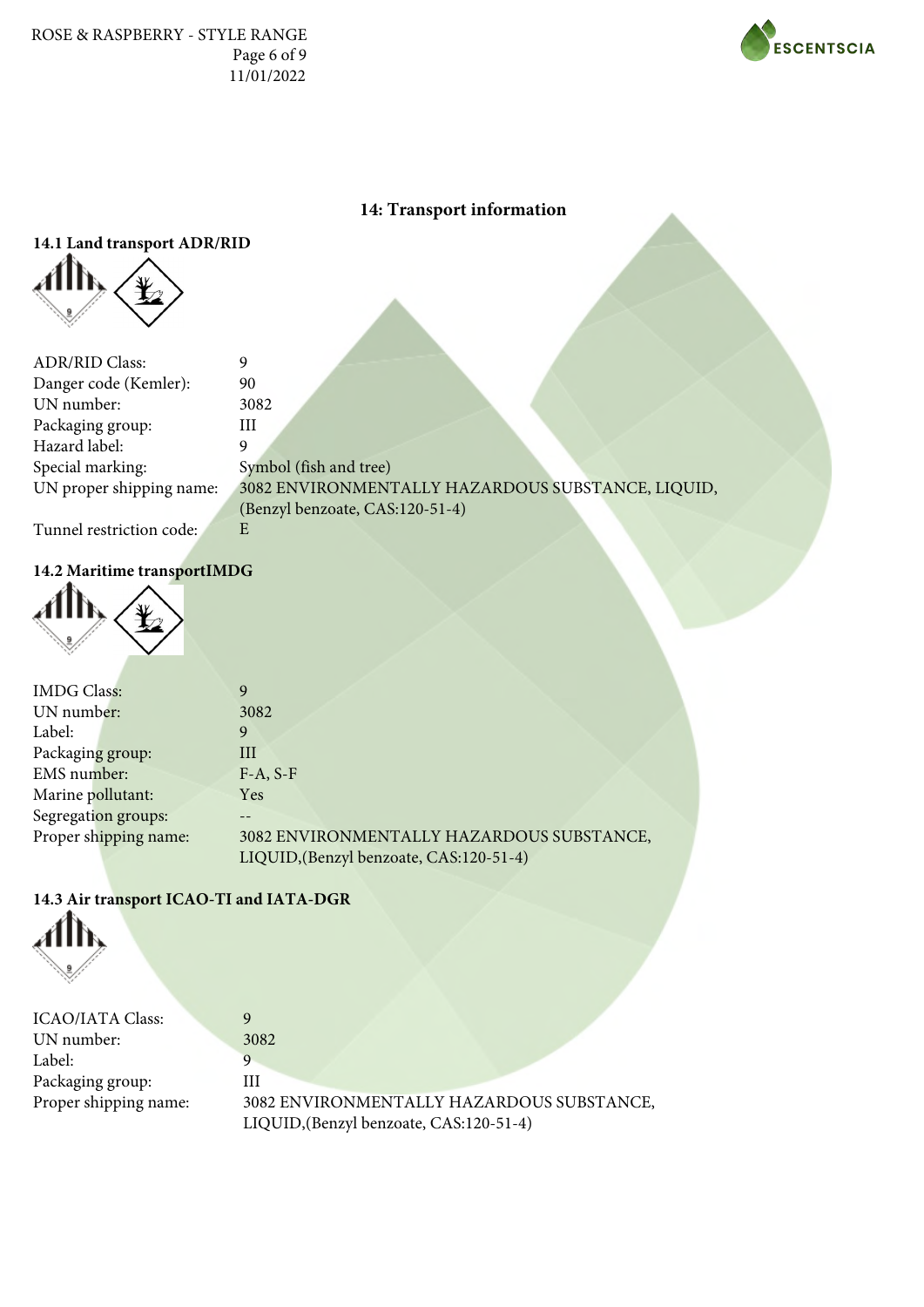

#### **15: Regulatory information**

#### **15.1 Safety, health and environmental regulations/legislation specific for the substance or mixture**

Regulation (EC) No 1272/2008 of the European Parliament and of the Council of 16 December 2008 on classification, labelling and packaging of substances and mixtures, amending and repealing Directives 67/548/EEC and 1999/45/EC, and amending Regulation (EC) No 1907/2006

#### **15.2 Chemical safety assessment**

No Chemical Safety Assessment has been carried out for this substance/mixture by the supplier.

# **16: Other information**

#### **16.1 Indication of changes**

The contents of the following section(s) alter and supersede those in the previous version: 1,2,3,4,5,6,7,8,9,10,11,12,13,14,15 & 16. All parts updated in accordance to the Regulation (EU) 2015/830 amending Regulation (EC) No 1907/2006.

### **16.2 Abbreviations and acronyms:**

| <b>ADR</b>     | European Agreement concerning the International Carriage of Dangerous Goods by Road               |
|----------------|---------------------------------------------------------------------------------------------------|
| CLP            | Classification Labelling Packaging Regulation; Regulation (EC) No 1272/2008                       |
| CAS#           | Chemical Abstracts Service number                                                                 |
| <b>CMR</b>     | Carcinogen, Mutagen, or Reproductive Toxicant                                                     |
| DPD            | Dangerous Preparations Directive 1999/45/EC                                                       |
| <b>DSD</b>     | Dangerous Substances Directive 67/548/EEC                                                         |
| EC             | <b>European Community</b>                                                                         |
| <b>ECHA</b>    | <b>European Chemicals Agency</b>                                                                  |
| EC-Number      | EINECS and ELINCS Number (see also EINECS and ELINCS)                                             |
| <b>EEC</b>     | <b>European Economic Community</b>                                                                |
| <b>EINECS</b>  | European Inventory of Existing Commercial Substances                                              |
| <b>ELINCS</b>  | European List of notified Chemical Substances                                                     |
| EN             | European Standard                                                                                 |
| EQS            | <b>Environmental Quality Standard</b>                                                             |
| EU             | European Union                                                                                    |
| <b>GHS</b>     | Globally Harmonized System                                                                        |
| <b>IATA</b>    | <b>International Air Transport Association</b>                                                    |
| <b>ICAO-TI</b> | Technical Instructions for the Safe Transport of Dangerous Goods by Air                           |
| <b>IMDG</b>    | <b>International Maritime Dangerous Goods</b>                                                     |
| <b>IMSBC</b>   | <b>International Maritime Solid Bulk Cargoes</b>                                                  |
| <b>IUCLID</b>  | International Uniform Chemical Information Database                                               |
| <b>IUPAC</b>   | International Union for Pure Applied Chemistry                                                    |
| <b>MSDS</b>    | Material Safety Data Sheet                                                                        |
| <b>OECD</b>    | Organization for Economic Co-operation and Development                                            |
| <b>OSHA</b>    | European Agency for Safety and Health at work                                                     |
| <b>REACH</b>   | Registration, Evaluation, Authorisation and Restriction of Chemicals Regulation (EC) No 1907/2006 |
| <b>RID</b>     | Regulations concerning the International Carriage of Dangerous Goods by Rail                      |
| <b>RIP</b>     | <b>REACH</b> Implementation Project                                                               |
| <b>SDS</b>     | Safety data sheet                                                                                 |
| <b>STOT</b>    | Specific Target Organ Toxicity                                                                    |
| (STOT) RE      | Repeated Exposure                                                                                 |
| (STOT) SE      | Single Exposure                                                                                   |
| <b>SVHC</b>    | Substances of Very High Concern                                                                   |
| <b>UN</b>      | <b>United Nations</b>                                                                             |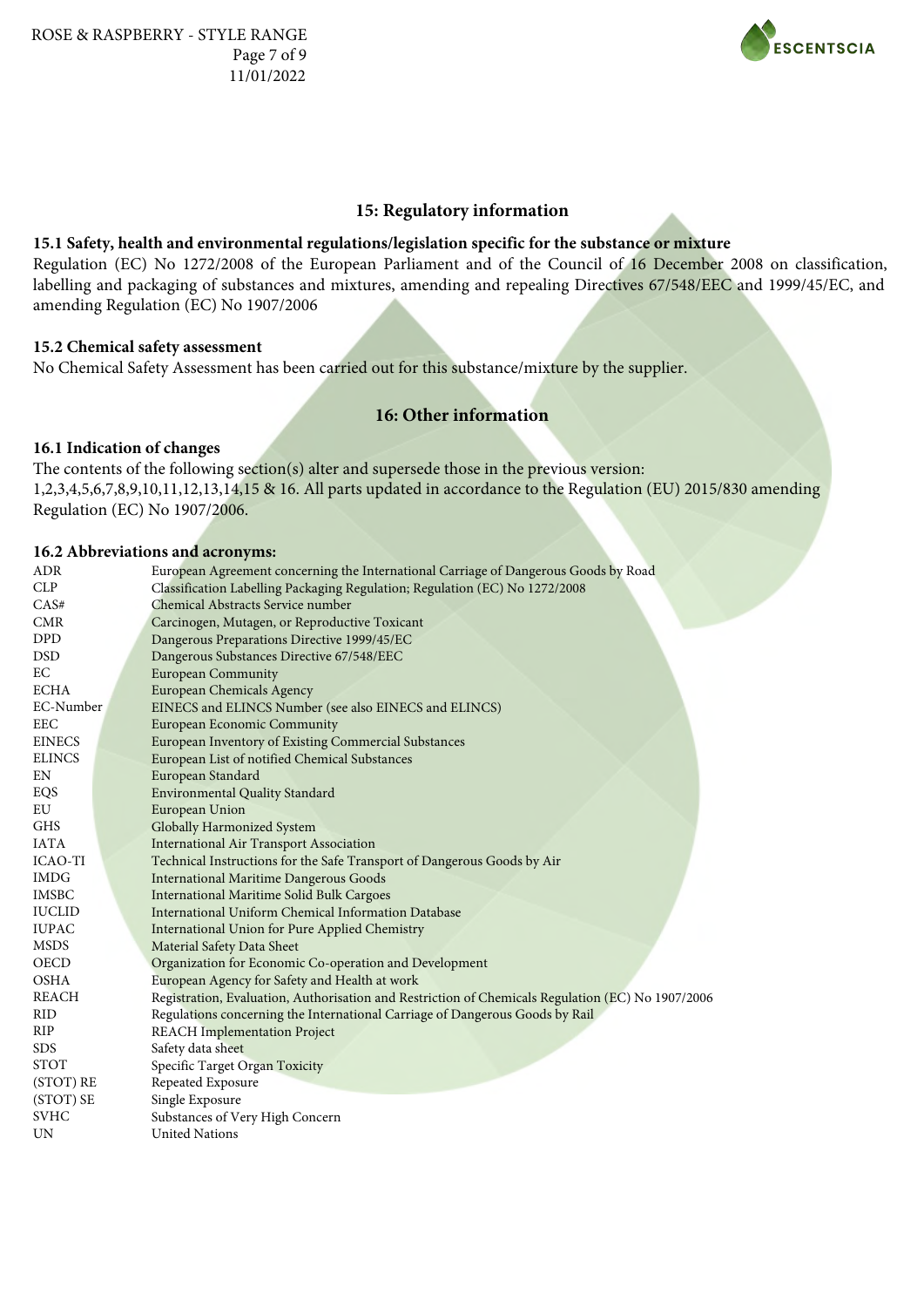

#### **16.3 Classification and procedure used to derive the classification for mixtures according to Classification according to Regulation (EC) Nr. 1272/2008 Classification procedure**

Acute Tox. 4 (Oral);H302 Eye Irrit. 2;H319 Skin Sens. 1;H317 Aquatic Chronic 2;H411

Calculation Method Calculation Method Calculation Method Calculation Method

# **16.4 Full text of H - Statements**

H226 - Flammable liquid and vapour H302 - Harmful if swallowed H304 - May be fatal if swallowed and enters airways H315 - Causes skin irritation H316 - Causes mild skin irritation H317 - May cause an allergic skin reaction H318 - Causes serious eye damage H319 - Causes serious eye irritation H400 - Very toxic to aquatic life H410 - Very toxic to aquatic life with long lasting effects H411 - Toxic to aquatic life with long lasting effects H412 - Harmful to aquatic life with long lasting effects

### **16.5 Emergency telephone numbers**

| Austria        | $+4314064343$                                                                                         |
|----------------|-------------------------------------------------------------------------------------------------------|
| Belgium        | +32 70 245 245                                                                                        |
| Bulgaria       | +359 2 9154 233                                                                                       |
| Croatia        | $(+3851)$ 2348342                                                                                     |
| Czech Republic | +420 224 919 293 / +420 224 915 402                                                                   |
| Denmark        | +45 82 12 12 12                                                                                       |
| Estonia        | 16662 (National), International (+372) 626 93 90                                                      |
| Finland        | +358 9 471977                                                                                         |
| France         | $+33(0)145425959$                                                                                     |
| Germany        | +31 13 4642 211                                                                                       |
| Greece         | +31 13 4642 211                                                                                       |
| Hungary        | $(+36-80)$ 201-199                                                                                    |
| Iceland        | +354 543 2222                                                                                         |
| Ireland        | +353 1 8092566 / +353 1 8379964                                                                       |
| Italy          | +39 06 68593726                                                                                       |
| Latvia         | +371 67042473                                                                                         |
| Lithuania      | +370 5 236 20 52 or +370 687 53378                                                                    |
| Luxembourg     | +352 8002 5500                                                                                        |
| Malta          | +356 21224071                                                                                         |
| Netherlands    | +31 30 2748888 (Only for the purpose of informing medical personnel in cases of acute intoxications). |
| Norway         | $+4722591300$                                                                                         |
| Poland         | +31 13 4642 211                                                                                       |
| Portugal       | $+808250143$                                                                                          |
| Romania        | +31 13 4642 211                                                                                       |
| Slovakia       | +31 13 4642 211                                                                                       |